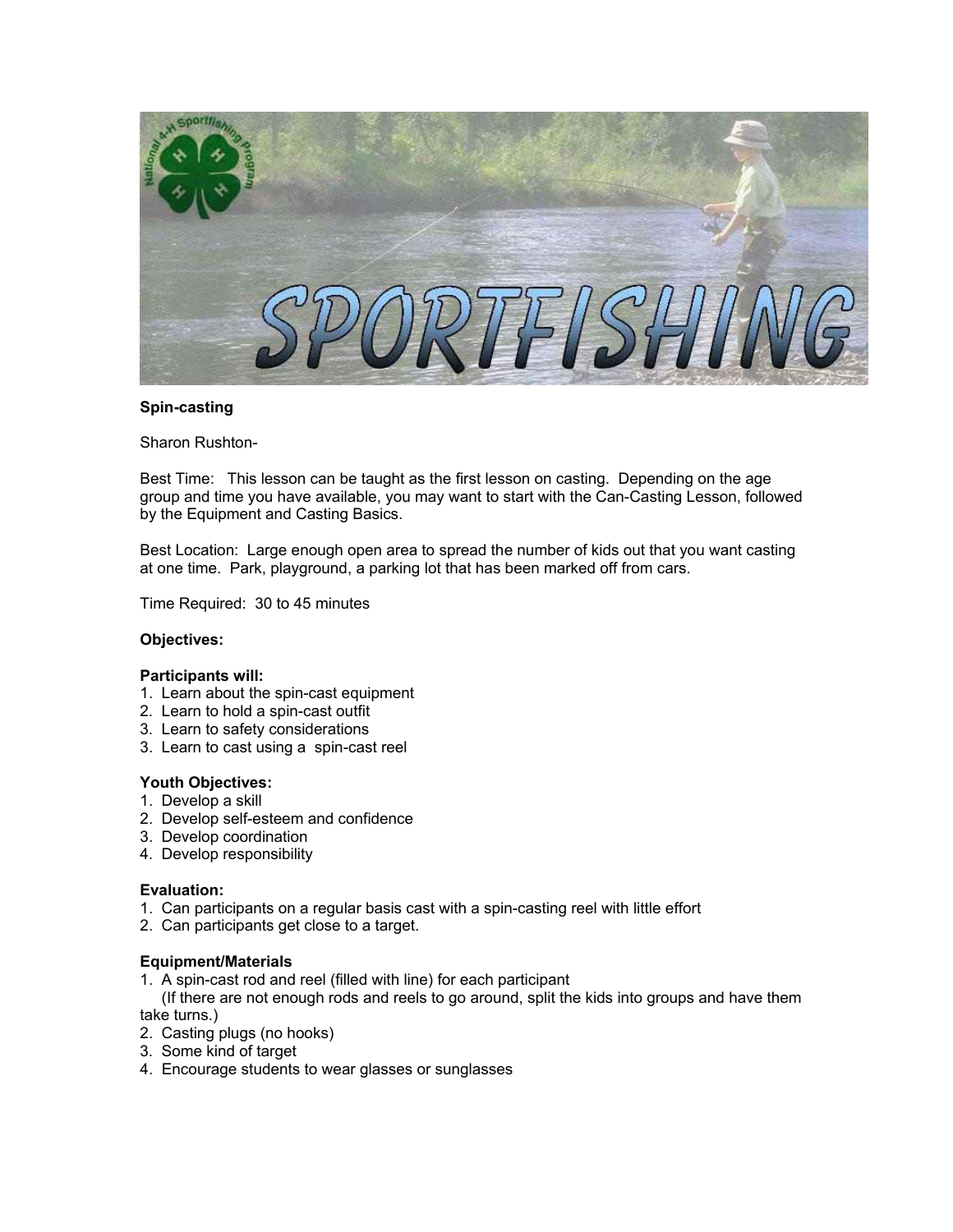**Safety Considerations:** A flying casting plug is the greatest safety consideration particularly if it should hit someone's eye. A casting plug hitting someone on the body can also cause a bruise. The ends of rods can also poke into someone if participants are not careful. Have participants follow safety rules.

## **Outline**

- 1. Spin-cast Equipment
- 2. Grip
- 3. Drag
- 4. Getting the hang of it
- 5. Two handed grip
- 6. Safety Considerations
- 7. Two-handed Overhead Cast
	- a. Stance
	- b. Cast
	- c. Retrieval
- 8. Other Casts

**Summary Activity:** Have participants practice the overhead cast casting at a variety of targets.

### **Narrative**

### **Spin-Cast Equipment**

Spin-casting reels may be described as a "closed-face spinning reel." It has a "nose cone" or "hood" (front cover) that houses the line and stationary spool. On the cast, after the line has been first released from the spool by depressing a lever or "push-button" with the thumb, the line passes from the spool through a hole in the front of the cone. Spin-casting reels are designed chiefly to be mounted on the top of a standard bait-casting or spin-casting rod. A spin-casting rod has small line guides and a straight handle.

Spin-casting tackle is ideal for beginning anglers because it works well and is easy to use. However, spin-casting tackle is not limited to beginners. Spin-casting tackle is used often while fishing for bluegill, crappie and other panfish. Specialized models are utilized by professional anglers for flipping for big bass.

### **Grip**

The first step in casting is properly gripping the rod and reel. If you are right handed, grip the rod handle with your right hand with the forefinger in front of the rod handle trigger. Rotate your hand counterclockwise so that the reel handle is on the top.

Most people have a tendency to have the reel handle to the side and the button on top. With the handle on top it puts you in a position to have more flexibility at your wrist. This position is less tiring for your wrist and provides better accuracy.

### **Drag**

All reels have an adjustment called a drag that controls how easily the line is pulled off the reel. The drag on a spin-cast reel can be located in different positions depending on the brand. Some drags are just ahead of the thumb button, some are between the reel handle and the reel itself. Follow the directions that come with your reel to set the drag correctly.

Your drag should be set loosely while in storage, so when you pick up the rod for the first time it will be important to adjust the drag. When practicing, it is good to have the drag set so that you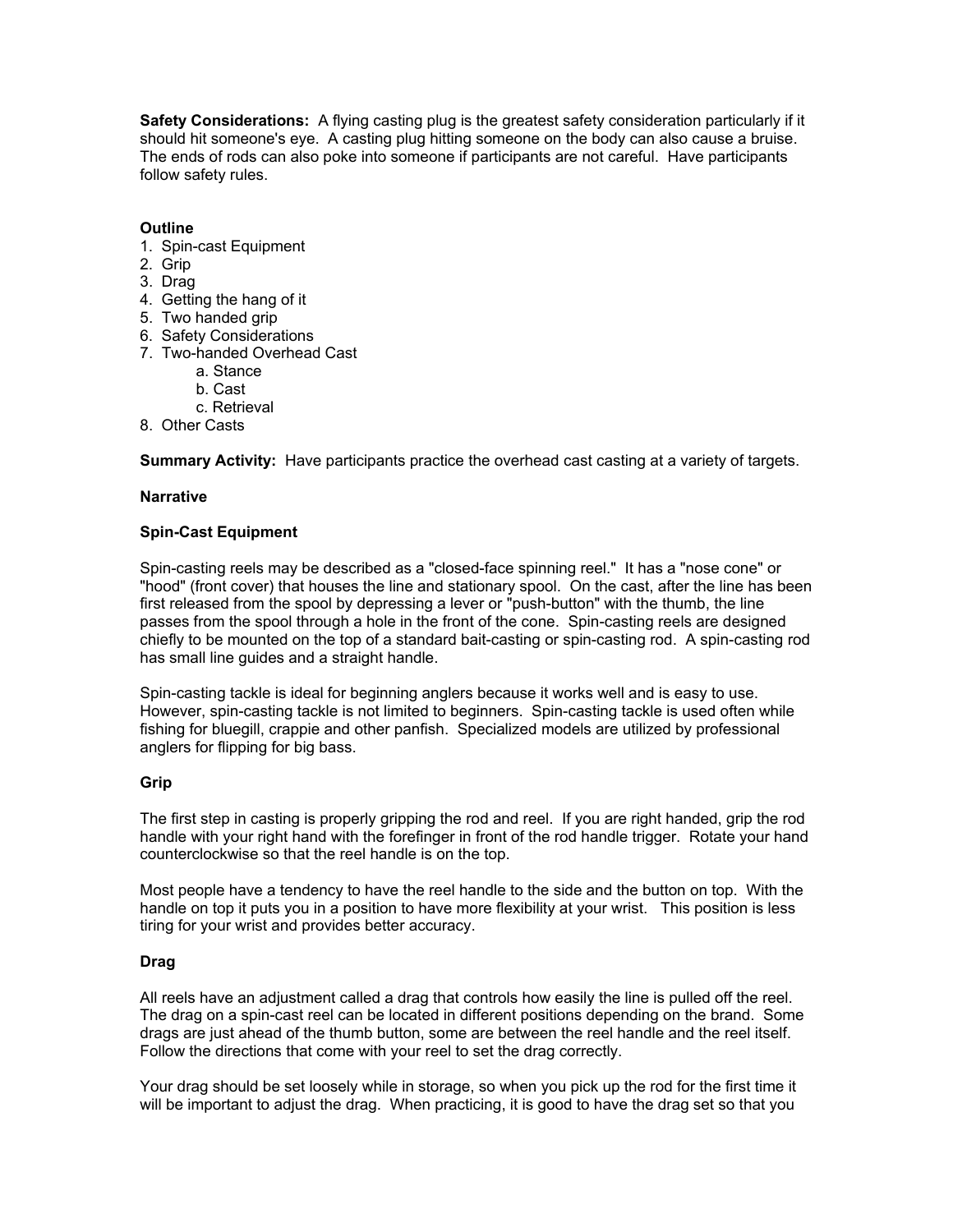can pull the line out with a little tug. If you are using actual targets like Yard Sharks, participants will learn quickly to adjust their drags or they will not be able to reel in their catch.

When fishing, you need to adjust your drag according the line size, to the type of fish you plan to catch, and the environment that you are in. If you are fishing with light line, you may need your drag set a little looser than you will with heavier line. If you are fishing for a fish where you have to set the hook solidly, then you'll need a tighter drag set than fishing for fish such as bluegill or trout.

With experience, you'll learn how to adjust drag setting for different situations.

## **Getting the hang of it**

Everyone's reel should be equipped with line, appropriately threaded through the line guides with a casting plug tied to the end of the line. If the equipment is not set up have the participants assist in threading their own line and tying on their own casting plug.

The following activity can be done to start to help participants get the feel of the button and to assist them with the coordination of when to depress the button.

Step 1: Have everyone depress the button and hold it down.

- 2: Release the button. (casting plug should fall to the ground)
- 3. Turn the handle until the casting plug is within two inches of the guide

 4. Put a piece of paper/ wastebasket or other target about where the casting plug fell to the ground.

 5. Have everyone move their rod tip to the left and then in a smooth motion move it to the right (so it goes over the target)

 6. Now repeat that motion but this time, tell everyone to release the button when the rod passes over the target. They are not suppose to stop the rod at the target. How many hit the target.

7. Repeat this exercise until everyone feels comfortable with the button.

### **Two-handed Grip**

Place the right hand as directed above. Now place your left hand just ahead of the reel and take the line lightly between your thumb and index finer. Depress the thumb stop and let the weight of your plug take the line out. Feel it slip through your thumb and finger? Do it again, and this time use the same thumb and finger to slow the line down a bit. Now one more time -- only this time stop the line completely: at a foot; midway; just as the plug touches the floor. Practice until everyone has a good feel for it.

### **Safety Considerations Before the Cast**

Participants need to learn that they have to take responsibility for their actions. Casting plugs can hurt but once hooks are added great pain can be inflected if someone does not get in the habit of paying attention to where their plug is at all times. An angler needs to be aware of where his/her plug behind, overhead and in front.

The back cast is the greatest concern. Fishermen get so intense about where they are going to cast to that they sometimes forget to look behind them to see if their back cast is going to hit someone or get hung in a tree. When you are fishing from the bank, someone may come up behind to watch you or just be causally walking by. When in a boat, most anglers know their partner(s) are there, but don't realize that their back cast can reach their partner(s).

On the forward cast most anglers are aware of other people, but sometimes forget about power lines and overhanging trees. Be cautious also of throwing over someone else's line.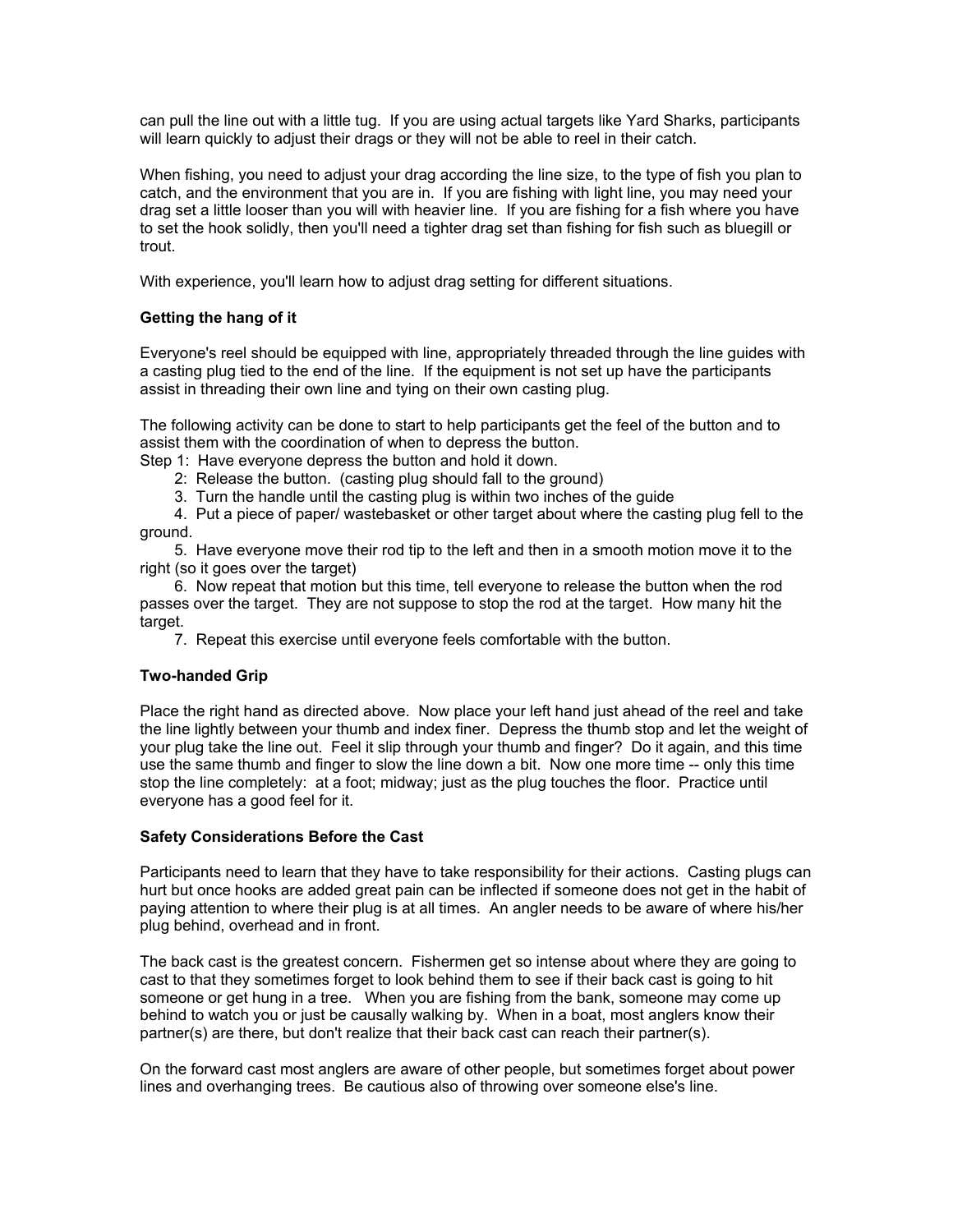Once the cast has been made, the plug can get hung up including during practice. Caution, participants about putting too much pressure to retrieve the snagged plug. Once it comes loose it can shoot back like a bullet and hurt whomever it hits.

## **Two-handed Overhead Cast**

## **Stance**

Assume a casual, sure-footed stance before the target, your body angled so that your "pitching arm" takes the lead, and your right foot is aimed at the target. Now lift the rod until its tip is just above the target (10 o'clock). Note that your elbow and upper arm should be close to, but not against the body; that the forearm parallels the angle of the rod.

## **The Cast**

a. To start the cast, bend your casting arm at the elbow, raising your arm with a smooth, accelerating motion of the wrist that puts your hands at eye-level. Stop the rod at approximately 1 o'clock, allowing the momentum of the lure to flex the rod tip backward.

b. Without hesitation, commence the forward stroke with a quickly accelerated motion of the wrist and forearm. Follow exactly the same path as you took on the upstroke. At about 11 o'clock, release the thumb stop to set the lure in flight. The wrist motion in spin-casting is very similar to that used in throwing a dart.

c. Follow through by lowering the tip of the rod to flow the flight of the lure.

 Note: If the lure goes straight up into the air, you released the line too soon; if it takes a nosedive at your feet, you let go too late.

d. As the lure nears the target, begin to apply pressure to the line with the thumb and index finger of your line hand. This braking or "feathering" action allows pinpoint accuracy by bringing the lure to a slow gentle stop. More precise than relying on the thumb stop, it also prevents the line from back-looping inside your reel.

# **Retrieval**

Retrieval is simply a matter of turning the crank handle. There's no need even to switch the rod to the other hand, for your"other"hand has been there from the beginning. Let the line flow through the thumb and index finger of this hand on its way back to the reel. It's a trick that serves to maintain tension on the pick-up mechanism, cleans the line and assures no loops are taken into the reel for another trouble-free cast.

# **Other Casts**

The overhead cast can be done with one or two hands. See which is most comfortable for yourself. To adjust the distance of your cast with a one-hand cast while your plug is in the air depress the button to slow the plug. To stop the plug completely, fully depress the button and allow the plug to drop on the target.

The overhead cast cannot be used in all situations and anglers are encouraged to learn a side cast, flipping, and pitching. You utilized the same grip as explained in this lesson, but the stance and arm action are the essentially the same for all types of casting and spinning gear. See other casts under the Bait-Casting Lesson for advanced casting methods.